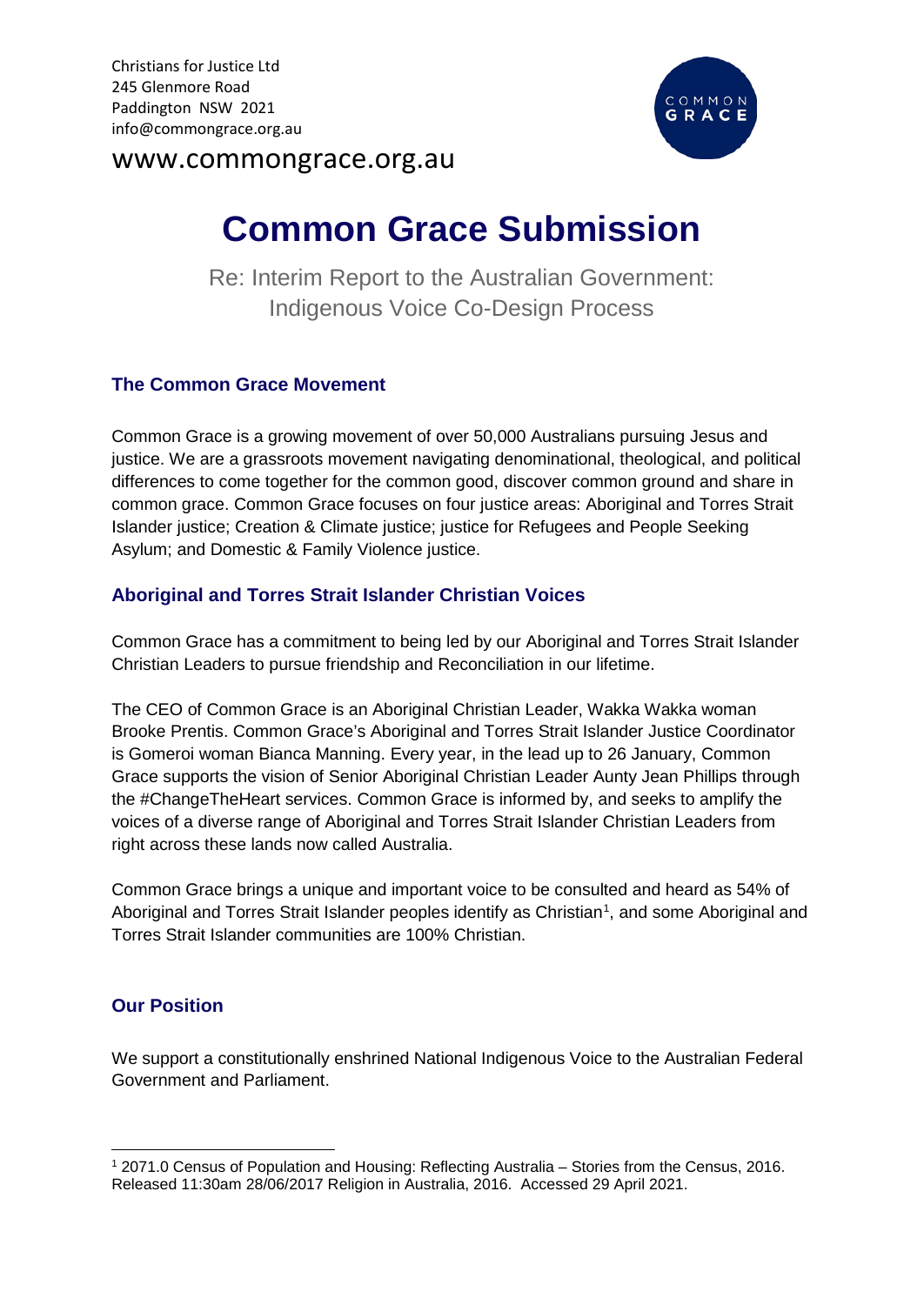

# www.commongrace.org.au

Aboriginal and Torres Strait Islander peoples across these lands now called Australia have been calling for greater self-determination and their voices to be truly heard for the past two centuries. Many were compelled by their faith - Aboriginal Christian Leaders like William Cooper, Sir Pastor Doug Nicholls, Pearl Gibbs, and many who are still alive today including Senior Aboriginal Christian Leader Aunty Jean Phillips. These calls go back as far as the 1887 Maloga Petition, Jimmy Clements and John Noble in their 1927 protest at opening of Canberra Parliament House, William Cooper's 1937 Petition to King George VI, the 1963 Yirrkala Bark Petitions, the 1988 Barunga Statement, the year 2000 Council for Aboriginal Reconciliation's Australian Declaration towards Reconciliation, the Statement from the Heart in 2017, and many more. We follow their example and raise our voices to appeal for justice.

## **Truth, Treaties, Voice**

National truth-telling, internationally recognised treaty and treaties, and an enshrined Voice to Parliament are interconnected and all three are priorities to Aboriginal and Torres Strait Islander peoples and key elements of the Statement from the Heart. We do not believe the Statement from the Heart sets out an order for these three calls. In fact, there have been louder and longer calls for Treaty and Truth-Telling Commission. Therefore, treaty and truthtelling should precede the call for a National Indigenous Voice.

Aboriginal and Torres Strait Islander peoples were promised a Treaty in 1988, and are still waiting for that promise to be fulfilled. Without national truth-telling, in the form of a Truth-Telling Commission, we would lack the shared understanding needed to appropriately inform the processes of Treaty and Voice. Our fear is that if the National Indigenous Voice is established first, the urgency of treaty and truth-telling will be dismissed.

During NAIDOC Week 2019, Common Grace launched a [petition](https://www.commongrace.org.au/truth_treaties_voice) urging the Commonwealth Government to take action for Truth, Treaties and Voice. 646 Australian Christians signed this petition. Now in 2021, we are re-launching this petition, again calling for a national Truth-Telling Commission, International recognised Treaty and Treaties, the establishment of an Aboriginal and Torres Strait Islander Voice to and in Parliament.

In fact, Common Grace has begun the process of truth-telling; in 2019, we ran a Truth Justice and Conciliation Commission led by Aunty Jean Phillips and Brooke Prentis. Brooke modelled the Commission from the South African and Canadian models of Truth Telling Commissions. We believe we were the first people in Australia to hold a Truth Telling Commission. We are happy to share this model with the rest of Australia.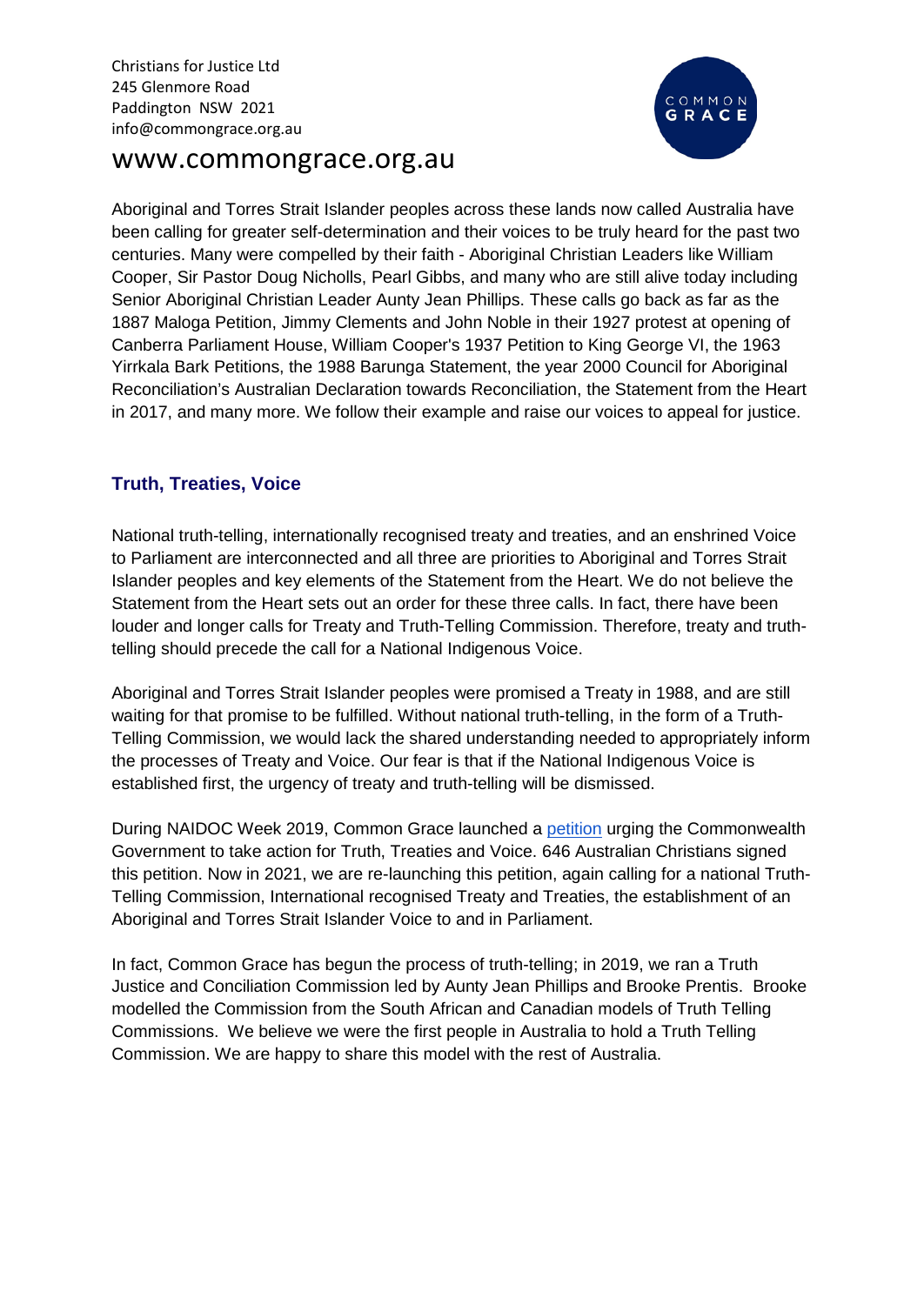# www.commongrace.org.au



## **Recommendation 1: A national Truth-Telling Commission, and Treaty and Treaties, should precede the call for a National Indigenous Voice.**

## **The United Nations Declaration on the Rights of Indigenous Peoples (UNDRIP)**

The United Nations Declaration on the Rights of Indigenous Peoples (UNDRIP) (ratified in Australia in 2009) should inform areas of law, policy and practice so that the rights of Aboriginal and Torres Strait Islander peoples and communities are not compromised. We call the Australian Government to execute their commitment to the UNDRIP, including through the establishment of an enshrined Indigenous Voice to Parliament. The following Articles are particularly pertinent to a National Voice:

- Indigenous peoples have the right to **self-determination**. By virtue of that right they freely determine their political status and freely pursue their economic, social and cultural development. (Article 3);
- Indigenous peoples, in exercising their right to self-determination, have the right to **autonomy** or self-government in matters relating to their internal and local affairs, as well as ways and means for financing their autonomous functions. (Article 4);
- Indigenous peoples have the right to **participate in decision-making** in matters which would affect their rights, through representatives chosen by themselves in accordance with their own procedures, as well as to maintain and develop their own indigenous decision-making institutions. (Article 18);
- States shall consult and cooperate in good faith with the indigenous peoples concerned through their own representative institutions in order to obtain their **free, prior and informed consent** before adopting and implementing legislative or administrative measures that may affect them. (Article 19). (United Nations, 2008)

### **Recommendation 2: The United Nations Declaration on the Rights of Indigenous Peoples must be implemented and inform a National Indigenous Voice.**

### **Evidence-based Practice**

Evidence-based practice is essential when working with Aboriginal and Torres Strait Islander peoples. In recent decades paternalistic, top down, one size fits all approaches have been the norm in Indigenous policy making. This has been to the severe detriment of Aboriginal and Torres Strait Islander peoples and communities, and Australia as a whole.

Evidence-based research of best practice when working with Aboriginal and Torres Strait Islander peoples and communities includes features of: community control; local leadership; incorporating Indigenous knowledge and practice frameworks; collaboration; process over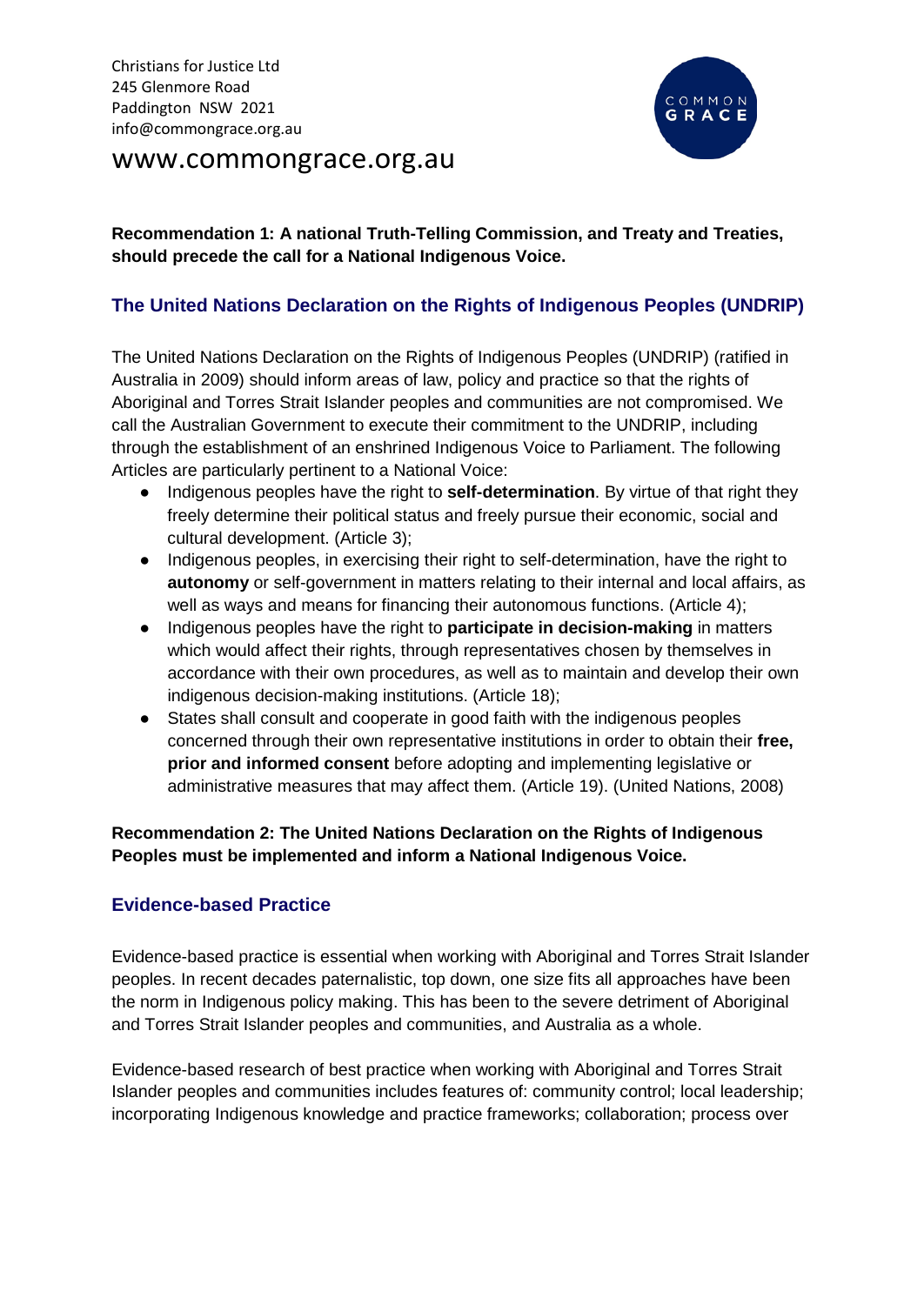# www.commongrace.org.au



outcome; cultural safety; trust; empowerment; and flexibility. Enshrining a First Nations Voice to Parliament is one step towards working with, not for, Aboriginal and Torres Strait Islander peoples.

**Recommendation 3: Evidence-based practice needs to be at the centre of the formation process and outworking of a National Indigenous Voice.** 

## **Model for the Voice**

The concept of a National Indigenous Voice is not a new one. Previous national Indigenous representative bodies have included the National Congress of Australia's First Peoples, the Federal Council for the Advancement of Aborigines and Torres Strait Islanders (FCATSI), the National Aboriginal Consultative Committee (NACC), the National Aboriginal Conference (NAC) and the Aboriginal and Torres Strait Islander Commission (ATSIC). The most recent of these, the National Congress of Australia's First Peoples (2010 - 2019), had a similar purpose to the currently proposed National Indigenous Voice - as an independent national Indigenous representative, advisory and advocacy group to the Australian Government. The National Congress had a model of elected Aboriginal voices, with 120 delegates. This model worked however was defunded by previous governments much to the heartbreak of Aboriginal peoples. We must learn the lessons of the past around Voice, and apply these lessons to the current proposed National Indigenous Voice. Many non-Indigenous peoples do not know previous models actually existed.

The Indigenous Voice to the Australian Federal Government and Parliament should be one national Voice. Separating the Voice to state and territory boundaries would be problematic, because it would further solidify imposed colonial state and territory lines, crossing the boundaries of the over 300 Aboriginal nations across these lands now called Australia. This will continue to divide Aboriginal peoples in the same way that the state and territory boundaries divided Aboriginal nations.

The current proposal is for a maximum of 18 Indigenous members (2 members for each state and territory, 2 for the Torres Strait Islands), there is no evidence base for this number. We recommend the number of members be increased to reflect the diversity of Aboriginal and Torres Strait Islander opinion and the over 300 Aboriginal nations, and over 100 islands in the Torres Strait it will be representing. The membership model also needs to take into account the Torres Strait Islander population living on mainland Australia.

The framework of the National Indigenous Voice needs to be presented and communicated in a way that is easily understood by all of our communities, and should not be overly complicated or text heavy.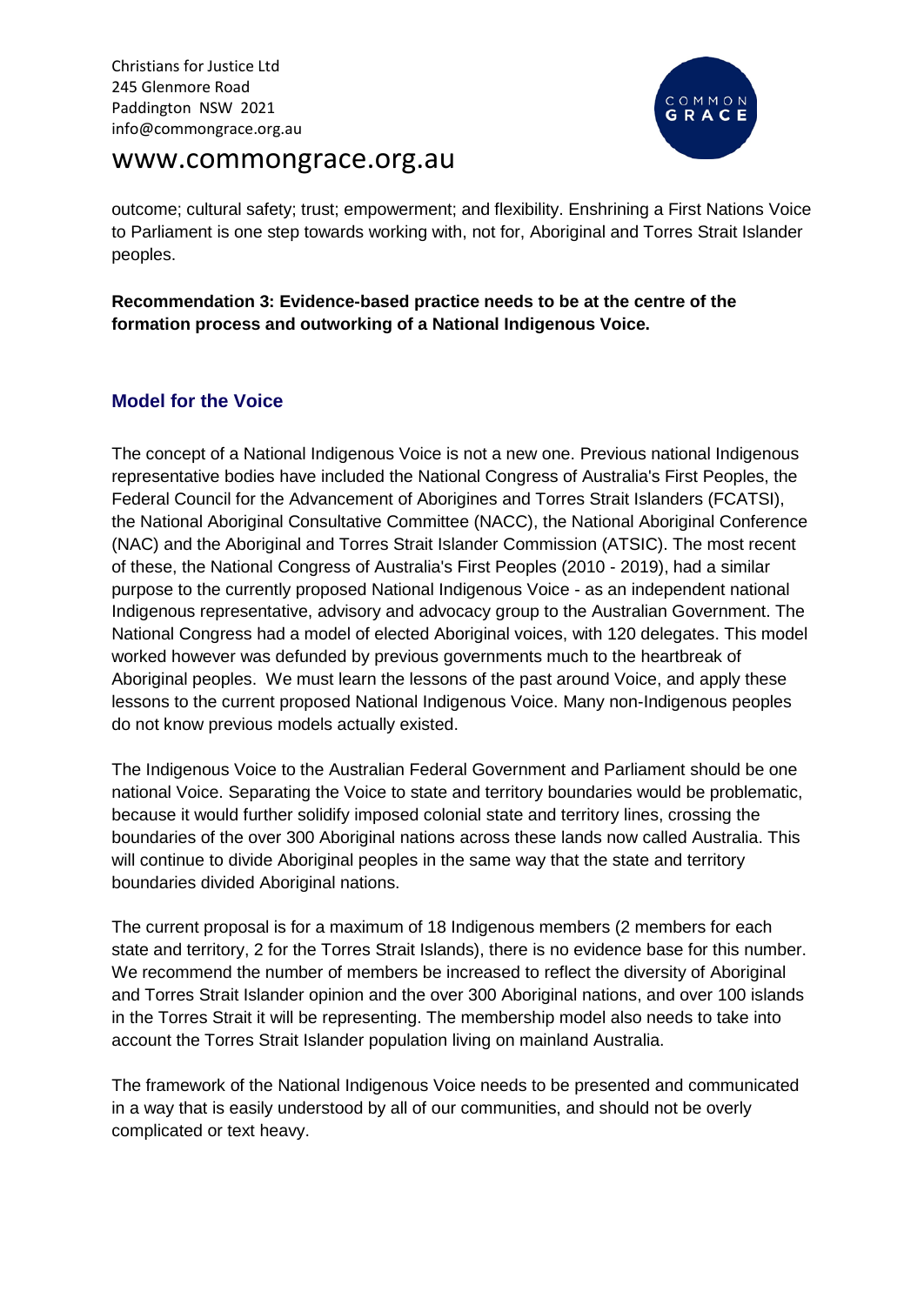

www.commongrace.org.au

**Recommendation 4: The National Indigenous Voice to the Australian Federal Government and Parliament should be one national Voice, not separated into State and Territory boundaries.** 

**Recommendation 5: The number of members in the National Voice should be increased to reflect the diversity of Aboriginal peoples and Torres Strait Islander peoples.**

### **Commitment to a Referendum**

The government must honour its election commitment to a referendum once the model for the Voice has been settled. We are disappointed that the commitment for a referendum has not occurred in this term of government.

We also note that a referendum should include the removal of Section 25 from the Australian Constitution, which allows for provision to disqualify people from voting based on race.

**Recommendation 6: The government must honour its election commitment to a referendum once the model for the Voice has been settled.**

**Recommendation 7: Any referendum must include the removal of Section 25 from the Australian Constitution.**

### **Constitutional and Legislative Reform**

Enshrining the National Indigenous Voice into the Australian constitution is a necessary step. It will help to ensure a long-term outcome, not swayed by partisan politics.

As Brooke Prentis has stated previously, "If we are to mature as a nation, then we have to rewrite the constitution."

In regards to legislative reform, we don't want the Voice to come through a legislative process, as this allows the government of the day to dissolve the Voice at their discretion. However significant legislative reform is required at both a Federal and State and Territory level to see justice for First Nations peoples. For example the protection of sacred sites, raising the age of criminal responsibility to at least 14 years of age, increased funding of the new closing the gap targets, and the immediate implementation of all 339 Recommendations from the Royal Commission into Aboriginal Deaths in Custody.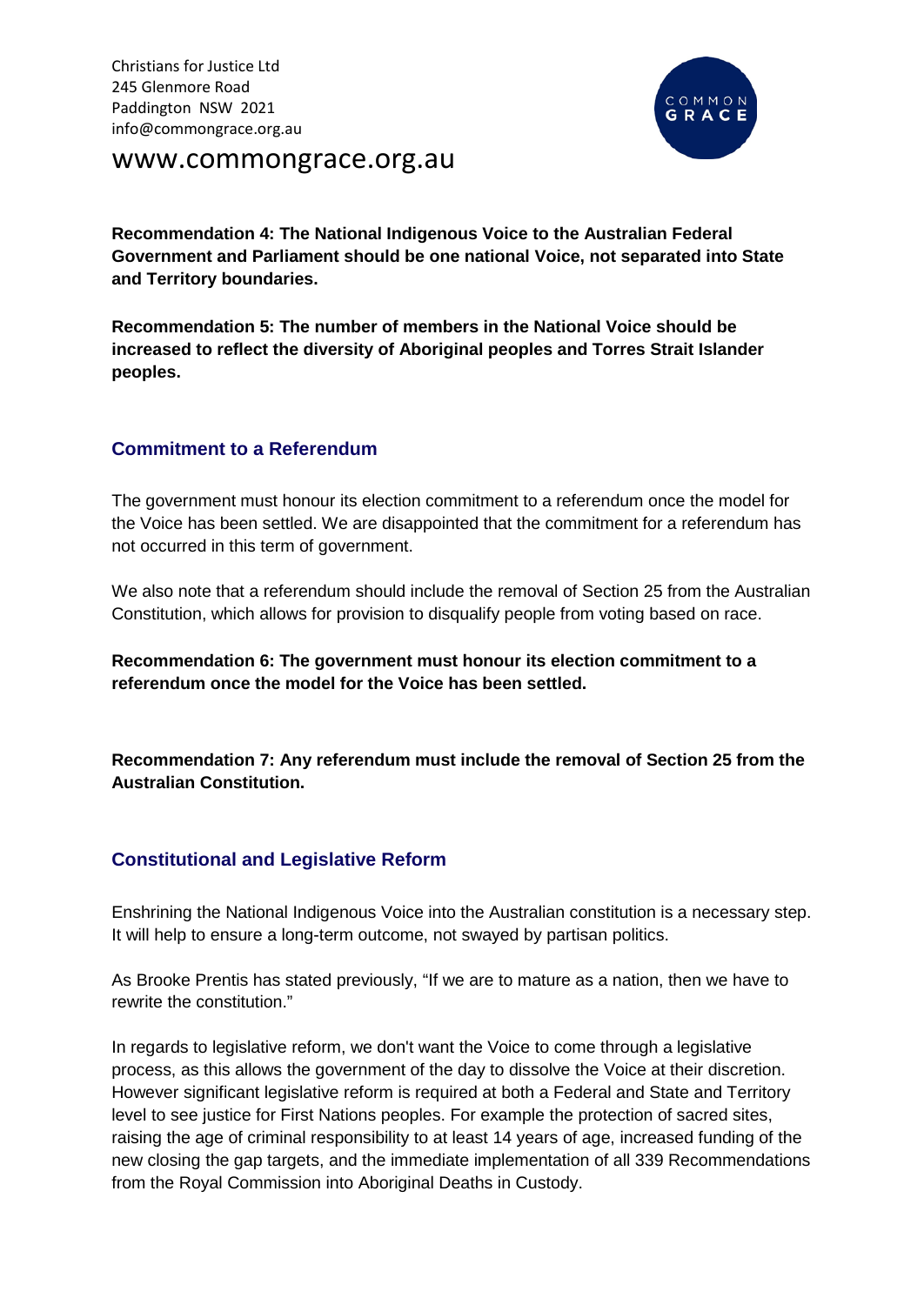

# www.commongrace.org.au

## **Recommendation 7: Implementation of a National Voice should include constitutional and legislative reform.**

## **Prioritise Grassroots Leadership**

As a grassroots organisation, being led by many Aboriginal and Torres Strait Islander Christian leaders who are grassroots leaders in their communities, we know the immeasurable value of local First Nations leadership. We believe that for significant change to occur, the voices of grassroots leaders must be prioritised in the National Voice. These voices must be selected by Aboriginal peoples and Torres Strait Islander peoples.

#### **Recommendation 8: Grassroots leaders must be prioritised in the National Indigenous Voice.**

### **Recommendation Summary**

| Recommendation 1 | A national Truth-Telling Commission, and Treaty and Treaties,<br>should precede the call for a National Indigenous Voice.                                                |
|------------------|--------------------------------------------------------------------------------------------------------------------------------------------------------------------------|
| Recommendation 2 | The United Nations Declaration on the Rights of Indigenous<br>Peoples must be implemented and inform a National Indigenous<br>Voice.                                     |
| Recommendation 3 | Evidence-based practice needs to be at the centre of the formation<br>process and outworking of a National Indigenous Voice.                                             |
| Recommendation 4 | The National Indigenous Voice to the Australian Federal<br>Government and Parliament should be one national Voice, not<br>separated into State and Territory boundaries. |
| Recommendation 5 | The number of members in the National Voice should be increased<br>to reflect the diversity of Aboriginal peoples and Torres Strait<br>Islander peoples.                 |
| Recommendation 6 | The government must honour its election commitment to a<br>referendum once the model for the Voice has been settled.                                                     |
| Recommendation 7 | Any referendum must include the removal of Section 25 from the<br>Australian Constitution.                                                                               |
| Recommendation 8 | Implementation of a National Voice should include constitutional<br>and legislative reform.                                                                              |
| Recommendation 9 | Grassroots leaders must be prioritised in the National Indigenous<br>Voice.                                                                                              |